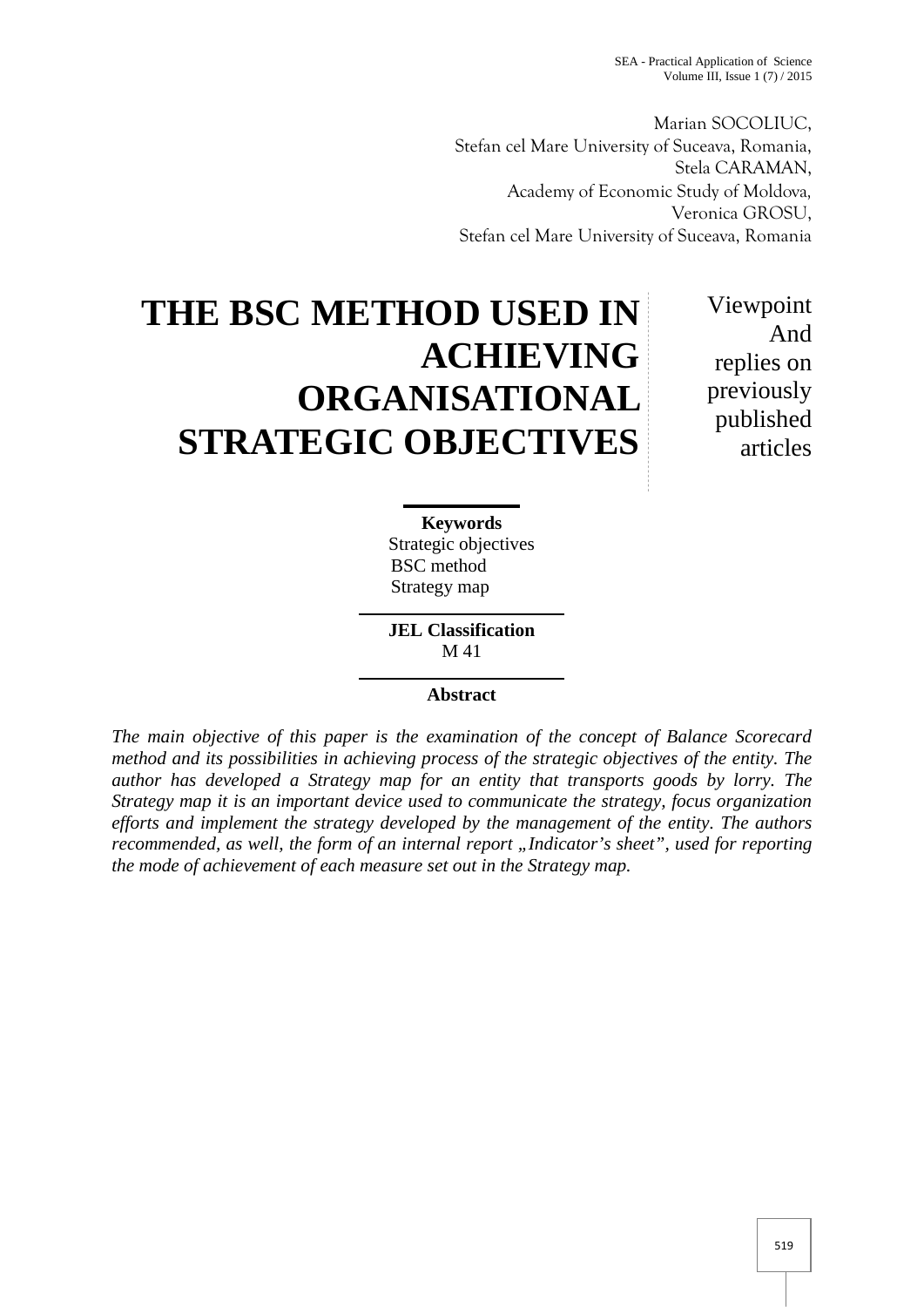### **Introduction**

Modern entities are some open economic systems that operate in uncertain external environment, being submitted to continuous changes, the nature of which is rather drastic. The key factor that determines the development of the entity nowadays is the competition, and in order to activate with success under a fierce competitive struggle it is necessary to have an effective strategy.<br>The establishment of a strategy and also

strategic objectives that result from it derives from the preoccupation with more general problems that brings the entity in a position in which it has to cope with and operate efficiently and effectively in the external environment in which it is located.

In order to achieve a fixed strategy, it must contain a description of the financial aspirations, of the customers they serve, of the key processes developed within the entity, and of course the skill sof human resources, knowledge and their skills which guide the entity to success, that is possible only if there is an optimal information basis in the entity. Such an information base used for making strategic management decisions that allow the entity to obtain competitive and stable advantages and an authoritative activity under competitive business environment – refers to the strategic management accounting.

In specialized literature it is recognized that the most effective tool of strategic management accounting that "facilitates the strategy and enables the best communication of the strategy to all members of the entity is the dashboard of performance measures", also known as the Balanced Score card method (hereafter referred to as the BSC). The dashboard of performance measures is an answer to the insufficiency of traditional management accounting in substantiation of strategic decisions taken by managers. In 1992, Kaplan and Norton have taken up Robert Eccles' doctrine (1991) with the intention to support strategic management by using a Balanced Scorecard (BSC) model, which was further appreciated by many researchers who have continued and developed their idea.

# **Content**

The roots of the phrase balanced scorecard include The "*Tableau de Bord"* – literally, that is a "dashboard" of performance measures. The balanced scorecard is a strategic planning and management system that is used extensively in business and industry, government, and non-profit organizations worldwide to align business activities to the vision and strategy of the organization, improve internal and external communications, and monitor organization performance against strategic goals. The key is to focus not only on financial outcomes but also on human problems that influence these results, so as the entity must focus on the future of the business and act on long term.

BSC is actually one of the most recent management control tool and can take the form of a balanced assessment scheme **(Kaplanand Norton, 1996)** constituting a model for the performance analysis and control of the entity under investigation and observation, in their multifaceted nature, being able to provide a method for measuring managerial variables, responsible for the company's success, registered on various level of activity. These variables are of different types, pertain to certain fields of activity and are in a strong interrelationship, leading to the possibility to collect information on matters relating not only to the current situation, but also to future ones, in the medium/long term.

In the modern era of information technology, it is essential to take advantage of the inherent intellectual assets and be able to manage them cautiously than to invest and manage concrete and tangible assets. At the same time, intangible assets allow us to establish fiduciary relations with customers, to introduce high quality customized products and services, and in the shortterm to create new information technologies and systems, namely to motivate staff so as to continuously improve professional competences and skills.

The need to use a BSC model also awoke from the awareness that a company's results cannot be described with just one type of indicators. Apart from these classical indicators, of economic and financial nature, we obviously need to find another type of representation of the intermediate steps taken by a company in its activity in order to reach the final outcome. But performance measurement systems are not only oriented to formal, isolated domains. Strategic management also deals with relationships between different stakeholders, strategic goals, strategies, resources, and capabilities. In this paradigm of instrumental rationality, managers derive the strategic goals from the specific purpose and mission of the business **(Moller and Schaltegger, 2008).** To that effect, BSC proposes a reading of the company's multi-layered results which use in a balanced manner a system of various indicators which are in their turn polarised towards the following perspectives:

results: express a company's capacity to pursue, by achieving specific objectives, strategic objectives relevant to its own mission;

customers: measure, understand and change (guide) the customers' perception of the company's results;

internal business processes: measure the internal management processes in which the organisation must excel, thus guaranteeing the best economic results.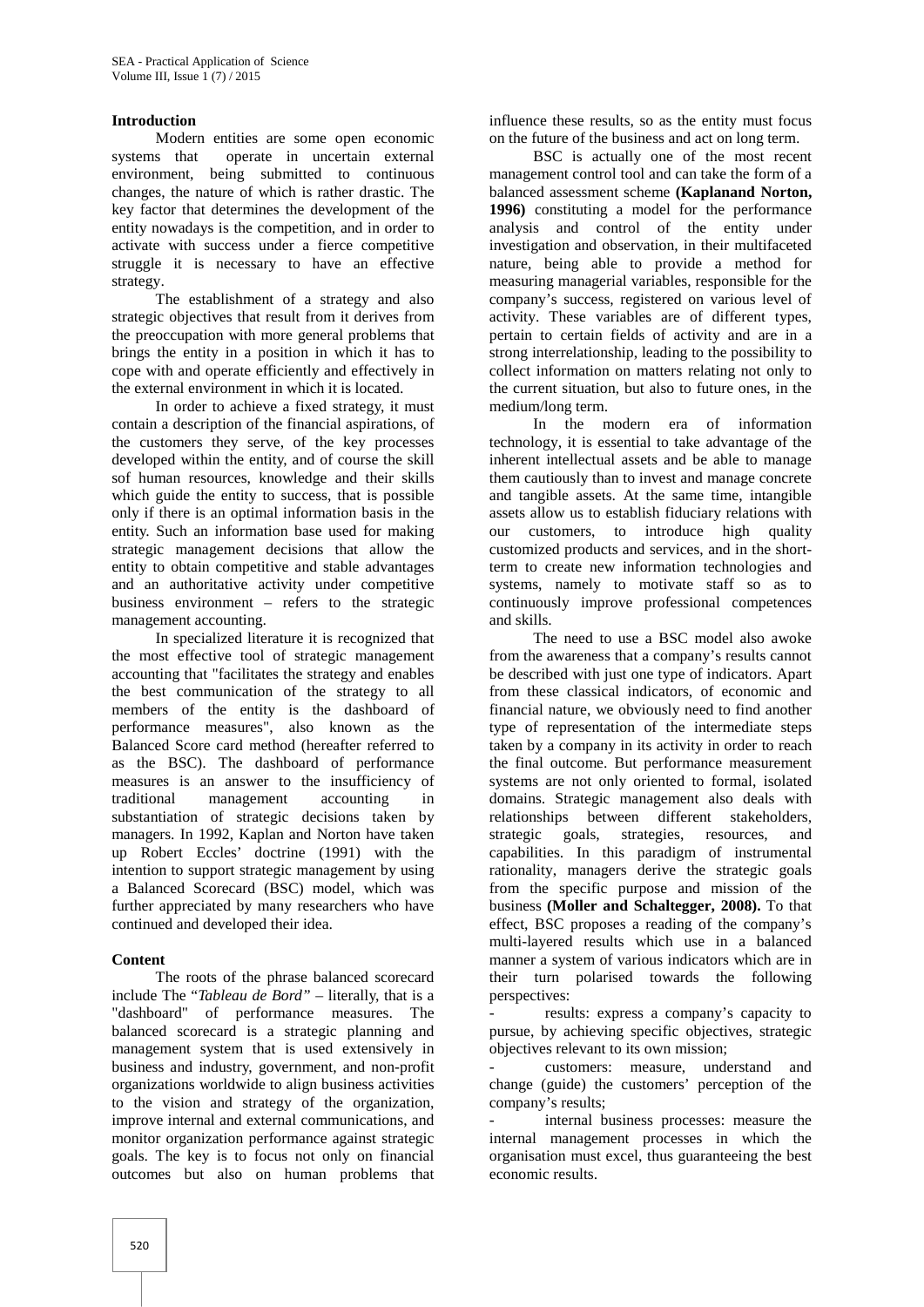growth and development: deals with a BSC model with higher values, because it highlights the company's economic valence as a sustainable system. As part of this pillar, the company's economic objectives are defined, determining the necessary conditions so that the results would not be considered yearly goals to be reached, but rather a transitional partition in the company life so as to achieve better results in the following years. Within this pillar, we can identify those indicators which define the initiatives designed for the continuous growth of professional competences and generally for the company's economic growth. Therefore, the creation of a strategic portfolio by using the diagram proposed by BSC begins with a reflection on the company's mission and vision for the development of the necessary system of indicators, according to the four pillars (Figure no. 1) BSC operating diagram.

Within the BSC framework, managers turn their attention towards non-financial indicators which are used to assess the degree of customer and employee satisfaction, the length of processes and quality of the results. These indicators, called by experts leading indicators, support and facilitate the anticipation of the future business financial performance, because only with a motivated team driven by efficient and customer-oriented internal processes, on a market of satisfied consumers, providing better products manufactured in economic efficiency conditions can they reach sustainable development in terms of profitability( **tef** nescu and Silivestru, 2012). Logical requirements in changing the performance measurement models**(Aureli Selena, 2009):**

*1. Companies keep on acting based on a long-term strategy*, defined in the past without activating a \regular review process for this strategy (concerning the control seen as a verification of the results and only in exceptional circumstances the strategy is to blame – that is the logic of a strategic plan). In this respect, the condition of the logic of changing the control vision is represented by the restlessness of the business environment and market dynamics.

*2.* Another aspect worth considering is the *breach between leaders and followers.* In this respect, another condition is represented by the market dynamics and rate of change imposed on the companies. Companies keep on running "mechanically", first defining the strategy, then the structure and in the end the operational mechanisms (the information control system), delegating the implementation of the strategies to subjects who do not partake in the strategic decision-making.

*3. Vertical learning.* The relationship between objectives and outcomes is only vertically analysed by the company. In this respect, only top managers learn from mistakes, while at operational

levels there are no learning mechanisms, and for this reason control is only seen as a time of verification conducted by the top manager and not as a time of communication.

*4. Little information provided by the traditional economic and financial indicators.* Competition is not based only on internal efficiency (cost-based competition) but also on new competitive variables, such as: innovation, time and customer satisfaction. However, companies keep on focusing their attention on the economic and financial results (e.g.: ROI, turnover, ROS and ROE) without taking into account the qualitative factors leading to these outcomes. Under these circumstances, we must underline that there are no economic and financial indicators which could offer a complete picture of the entity's performance and thus it is necessary to reconsider the traditional control systems and move to an integrated measuring system which should comprise: both the economic and financial aspects and the qualitative ones, on short-time as well as on the long-term.

BSC is a dashboard which integrates short, medium and long-term vision and controls organisational performance in four key perspectives: financial results (short-term objectives); customer (medium-term objectives);<br>internal business processes (medium-term business processes (medium-term objectives); growth and learning initiatives (longterm objectives). The BSC fundamental thinking lies in planning a set of interrelated indicators designed as a pattern to interpret the company, thus allowing for an overall assessment of the outcomes. The BSC indicators translate the company's mission and strategy into actions, aligning the behaviour of all the subjects pertaining to that entity. In conclusion, the BSC may be used as a strategic control tool and as an analysis model for defining the entity's strategic position, not ignoring the traditional control tools because they add to financial accounting and the budget.

The BSC suggests considering the organisation from four perspectives:

*1. The Financial Perspective -* shows ifthe creation, implementation and execution of the strategyleads to a profit increase.It shows howthe entity isseen fromthe shareholders' perspective.The economic and financial perspective allows, as part of the BSC, the identification of the company's output, in the order of reaching its own strategic economic and financial objectives and not overlooking to maintain the conditions of efficiency and effectiveness. The expectant return carries an ex-post because it has the purpose to highlight the economic consequences of past actions; for this reason, the traditional dashboard systems are often employed in management control.

Kaplan and Norton's model does not ignore the necessity to monitor the traditional economic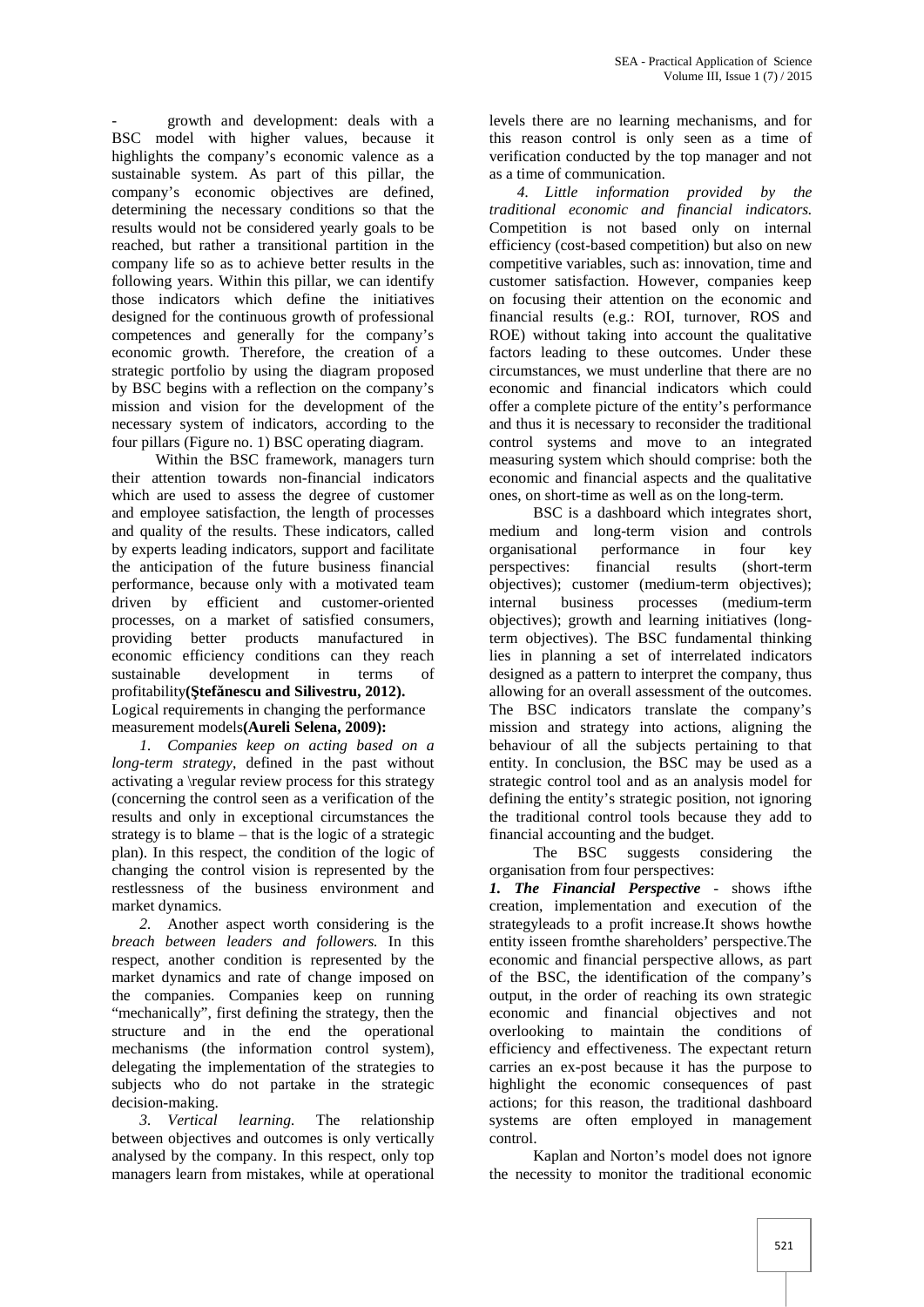and financial metrics, but it also imposes a balance between these types of indicators and the ones inherent to other perspectives **(Occhipinti Nicola,2005).**Taken together, the indicators show whether companies and their subunits have improved their performance across a range of activities and outcomes**(Schaltegger and Burritt, 2000).**

The BSC aims at evaluating the management processes based on its ability to maintain financial balance, which becomes the benchmark in assessing management and to provide efficient services according to the sustainable efficiency levels. In order to register maximum outcomes, three economic and financial objectives may be established to lead organisational strategy, as follows:

- a) increasing revenues and the mix;
- b) reducing costs/improving productivity;
- c) using resources/investment strategy.

*2. The Customer Perspective* – show the entity considers the customers' point of view: customer satisfaction, the attraction of new customers, keeping customers, their profitability and the target market segments.

This customer-oriented pillar allows the company to adapt its outcomes measuring metrics to their customers - satisfaction, responsibility for their needs and expectations considering the target customers and market segments. Apart from this pillar, it is possible to clearly identify and measure value propositions taking place on target customers and market segments. The already existing customer portfolio and possible future customers are 2 different contexts, as they do not have the same preferences and thus different values are assigned to the products and services. In order to define organisational strategy, it is necessary to conduct market studies which could present market segments on customers and their preferences as factors: quality process, functionalities, image, reputation.

*3. The Business Process Perspective* – analysis of the processes at which the entity must excel.

As part of the internal management processes pillar, the processes having the most significant impact on creating value and consolidating market relations are analysed and kept under observation. The measuring models to be used are the ones measuring the efficiency and effectiveness of such processes, allowing managers to see at any time themanner in which the performance achieved influences the business progress and also if the resulted products and services satisfy the customers' needs. Therefore, in this stage, the question should be: "To satisfy our capital owners and customers, which are the processes and especially the activities in which we should excel?" Generally, the objectives and measures from this dimension are defined after the

identification of the objectives and measures on the economic and financial perspective.

*4. The Learning & Development Perspective* – long-term changes and improvementsconducted by the entityto ensure achievement of its vision. Competitionandenvironmentalcharacteristicsforce the companies"to continuouslyimprove the skillsto delivervalue to customersand shareholders".The learning and development perspective takes into consideration the motivation of the company and employees to improve their qualification through continuous learning.The most useful indicators used in measuring learning and development processes include employee satisfaction and degree of loyalty, their qualification and the capacity of performance of the information system.

The concept of BSC method lies in the fact that strategic objectives are listed by indicators, target values and action plans. The constituent elements of the BSC are: strategic objectives, performance measures, target values and strategic initiatives, as shown in Figure 1.Starting from these general views, at the level of an entity, specific strategic goals are established, which the entity must achieve if it wants the strategy to be successful. The strategic objectives are the main element of the BSC method. They ensure concretization of strategic directions and must be made clearly and explicitly as it can be seen in the **Figure 1.**

For this reason, the objectives must consistently support in achieving the entity's mission and managers' vision. Therefore in defining the objectives, it is important to determine how they will be measured and compared with the values that we believe should define the success of their process, this being possible through performance measures.

The performance measures play an important role in implementing the BSC method, as their current and projected values (targets) constitute the core of the entity's reporting system. That is why the definition and choice of measures should involve all participants in the development of BSC method which will be the recipients of the reports.

As a result, we get a balanced scorecard which consists of aset of objectives, in which each objective is associated with one or more performance measures, targets (target values) and concrete initiatives that are necessary for the implementation.

Generalizing the above, the process of implementation of the BSC methodcan be represented schematically in the following way in the **Figure 2.**

In compliance with the order of the work steps listed above, the author tried to develop a prospective dash board for an entity that transports goods by lorry, which was generalizedin designing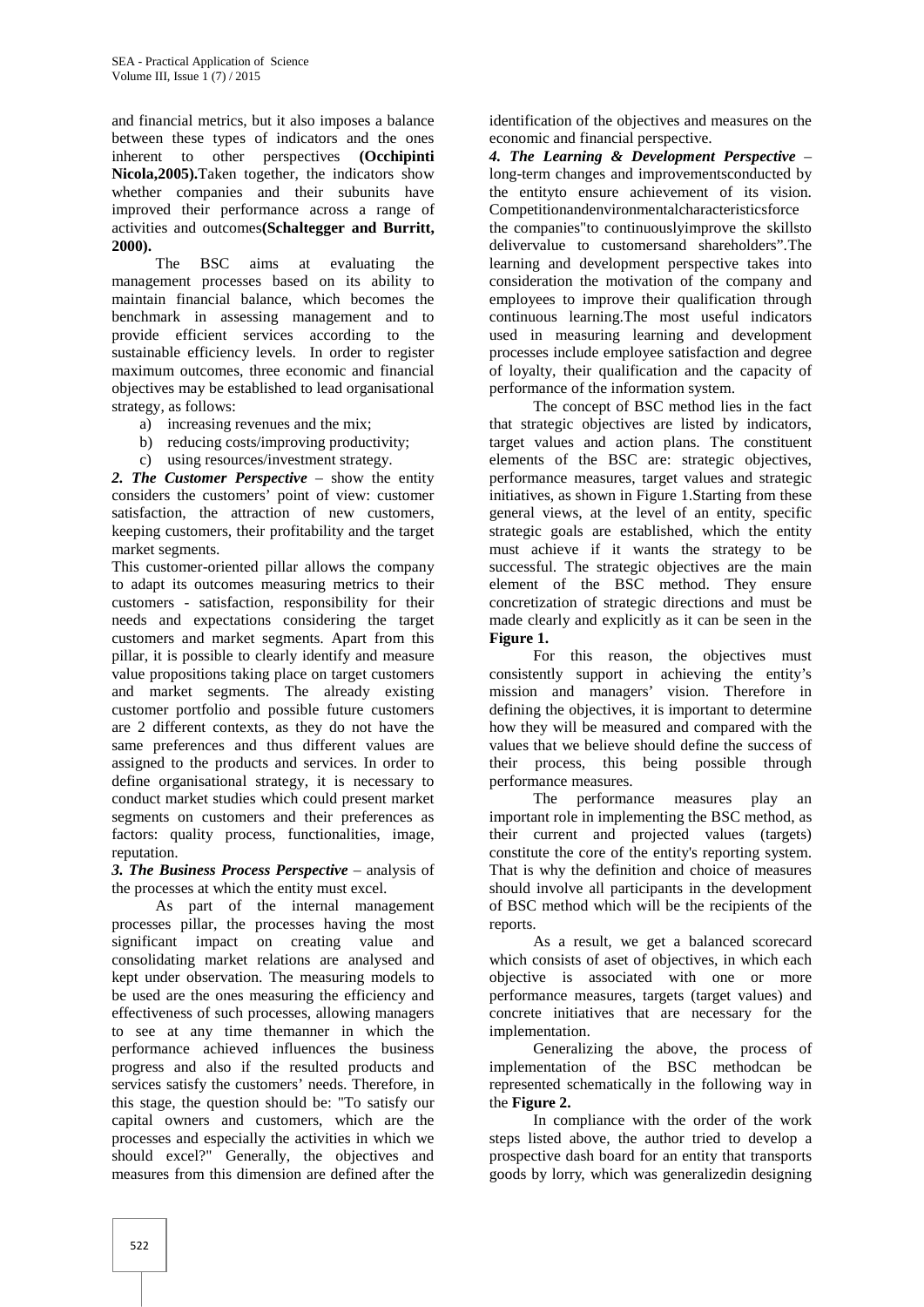the Strategy Map. The structure of the Strategy Map structure proposed by the author is represented in**Figure3.**

The author believes that in order to analyze the degree of achievement of the strategic objectives established in the Strategy Map, each manager responsible for achieving a specific performance measure should prepare a special monthly internal report called *"Indicator's sheet"*. The form and contentre commended by the author for this report is given in the **Table 1.**

This management report will allow the manager to control all critical measures (indicators)to achieve the strategic objectives set for a given structural subdivision and to monitor compliance with limits, normative and requirements set in the entity.

# **Conclusion**

Executive Directors or managers of local enterprises still do not realize the necessity of implementing BSC and the need of consultancy in the process of identification of effective strategies. The development of indicators to measure the strategies implementation and the rules for the development of promotion strategies among employees and the increasing competition real so other objectives which must be placed on the work table for BSC development in the Republic of Moldova.

The BSC method is recommended for those companies in need of expansion and an increase of their sales activity, which need to process alignment to strategy, to develop an effective strategy, ensure flexibility of strategies, timing branches activity, to monitor and evaluate strategies, to provide employee motivation and ISO synchronization with strategy.

# **Acknowledgment**

"Thispaperhasbeenfinanciallysupportedwithinthepr ojectentitled "SOCERT. Knowledgesociety, dynamismthroughresearch", contract number POSDRU/159/1.5/S/132406. Thisprojectiscofinancedby European Social Fund throughSectoralOperationalProgramme for HumanResourcesDevelopment 2007-2013. Investing in people!"

# **References list**

# **Journal article**

- [1] Moller, A., Schaltegger, S.; *The Sustainability Balanced Scorecard as a Framework for Eco efficiency Analysis*, Journal of Industrial Ecology, Volume 9, No. 4, pp. 73- 83,http://www.environmentalmanager.org/wp content/uploads/2008/04/ms\_jiepdf.pdf
- [2] Occhipinti, N., *Balanced Scorecard: una bussola per orientare l'azienda,* Eccellere - Business Community, 2005,www.eccellere.com
- [3] tef nescu, D., Silivestru, M.,*Balanced Scorecard - instrument de*

*planificarestrategic*, (instrument of strategic planning), Romanian Statistical Review No. 2, 2012, pp. 6- 23,http://www.revistadestatistica.ro/wp content/uploads/2014/02/RRS\_2\_2012\_A3\_ro.

pdf

# **Book**

- [4] Kaplan R., Norton D. (1996), *Balanced scorecard. Traddurre la strategia in azione*, ISEDI
- [5] Schaltegger, S.; Burritt, R. (2000), *Contemporary environmental accounting— Issues, concepts and practice*. Sheffield, UK, Greenleaf

# **Bookchapter**

[6] Aureli S. (2009), *Balanced Scorecard- Corso Semestrale di Analisi e Contabilita dei Costi*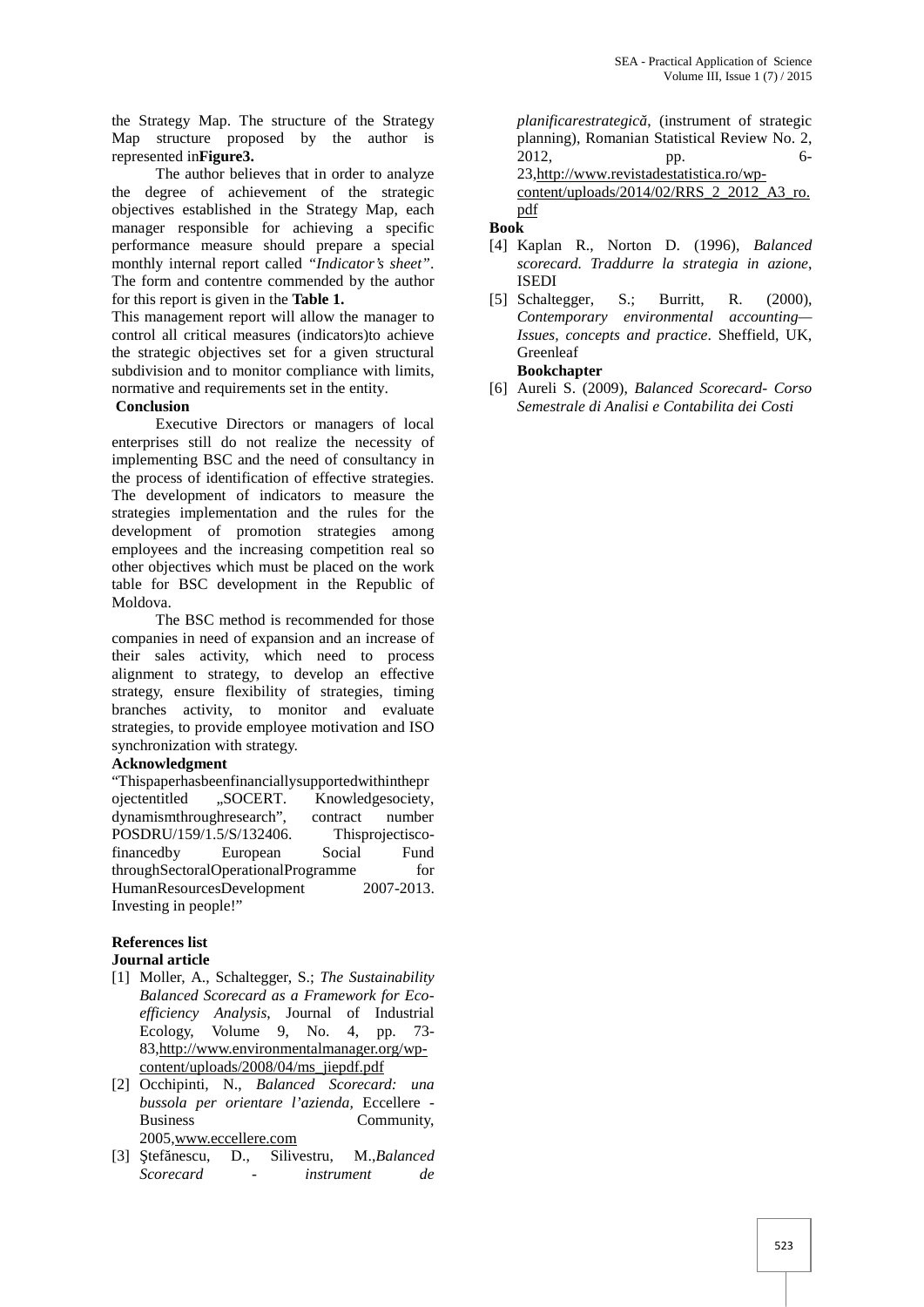# **Table no. 1 Indicator's Sheet**

| The perspective                              | <b>Customers</b>                                                                                                                                                                                                                                                                                                                                        |          |       |
|----------------------------------------------|---------------------------------------------------------------------------------------------------------------------------------------------------------------------------------------------------------------------------------------------------------------------------------------------------------------------------------------------------------|----------|-------|
| The indicator's name                         | Customer SatisfactionIndex (Isc)                                                                                                                                                                                                                                                                                                                        |          |       |
| The strategic objective                      | the satisfaction of consumers about transportation of goods by lorry<br>services                                                                                                                                                                                                                                                                        |          |       |
| The unit of measure                          | $\%$                                                                                                                                                                                                                                                                                                                                                    |          |       |
| The range of                                 | From $0$ to $100$                                                                                                                                                                                                                                                                                                                                       |          |       |
| possiblemeasurements                         |                                                                                                                                                                                                                                                                                                                                                         |          |       |
| The formula for<br>calculating the indicator | $\text{Isc} = \sum_{i=1}^{100} \sum_{i=1}^{100}$<br>PIi -the verigins in portance of each customer expectations (from 0 to<br>$100\%$ ;<br>$NSi$ – the level(score) of the customersatisfaction for each expectation (from<br>1 to 5);<br>$i$ – the running number of customer's expectation (from 1 to n);<br>n -the number of customer's expectation. |          |       |
| The frequency of calculation                 | Monthly                                                                                                                                                                                                                                                                                                                                                 |          |       |
| The type of targetsize                       |                                                                                                                                                                                                                                                                                                                                                         |          |       |
| The value of indicator                       | 2015                                                                                                                                                                                                                                                                                                                                                    |          |       |
|                                              | January                                                                                                                                                                                                                                                                                                                                                 | February | March |
| The current value                            |                                                                                                                                                                                                                                                                                                                                                         |          |       |
| The target value                             | 95%                                                                                                                                                                                                                                                                                                                                                     | 95%      | 95%   |
| The alloweddeviationlimit                    | 5%                                                                                                                                                                                                                                                                                                                                                      | 5%       | 5%    |
| The responsible manager                      | <b>Marketing Department Manager</b>                                                                                                                                                                                                                                                                                                                     |          |       |
| Name, Surname                                |                                                                                                                                                                                                                                                                                                                                                         |          |       |
| <b>Signature</b>                             |                                                                                                                                                                                                                                                                                                                                                         |          |       |



**Fig.No. 1The components ofBSCmethod**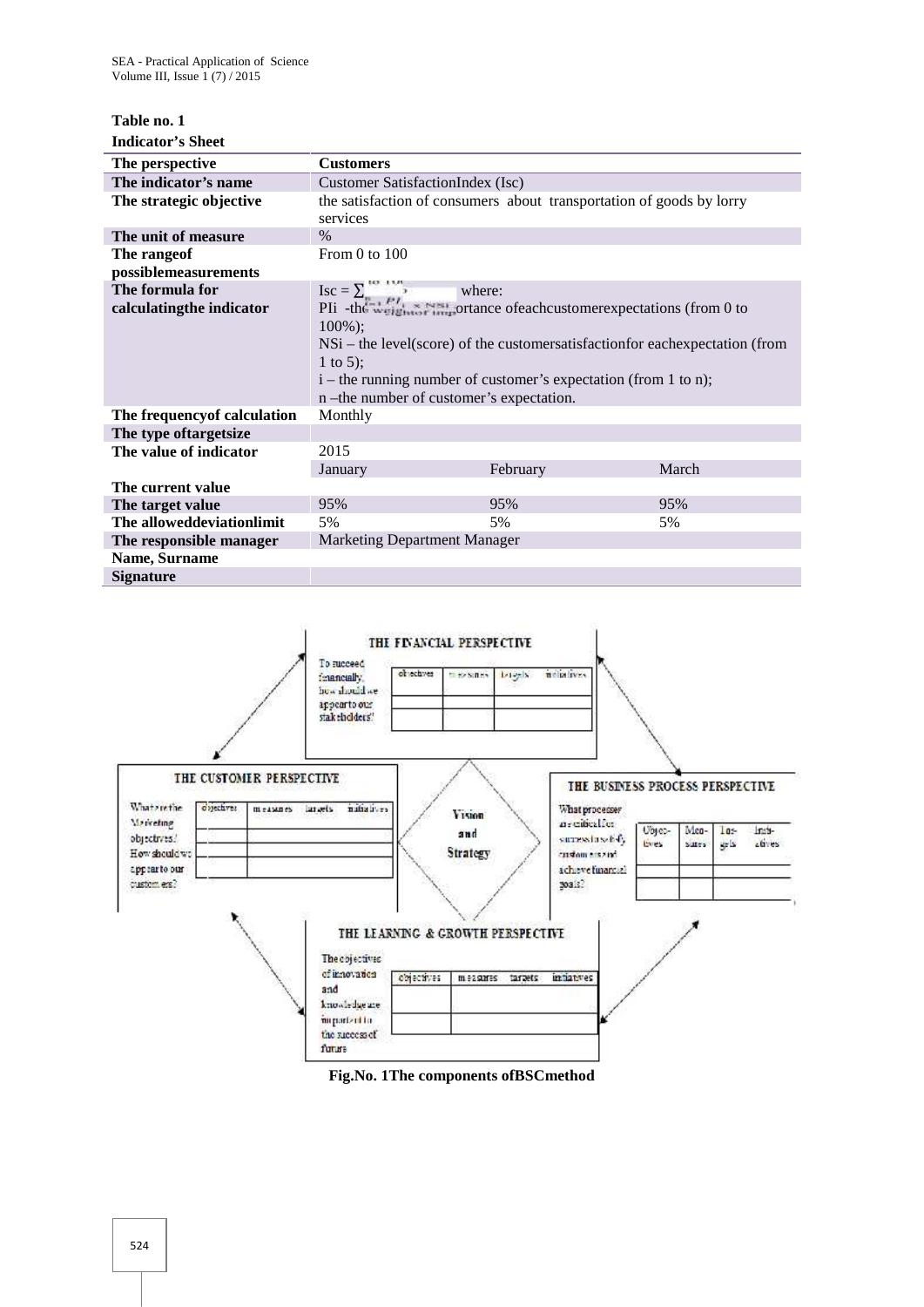

**Fig. No. 2 The process of implementationof theBSCmethod**



**Fig. No. 3Strategy Map for an entity thattransportsgoodsbylorry**